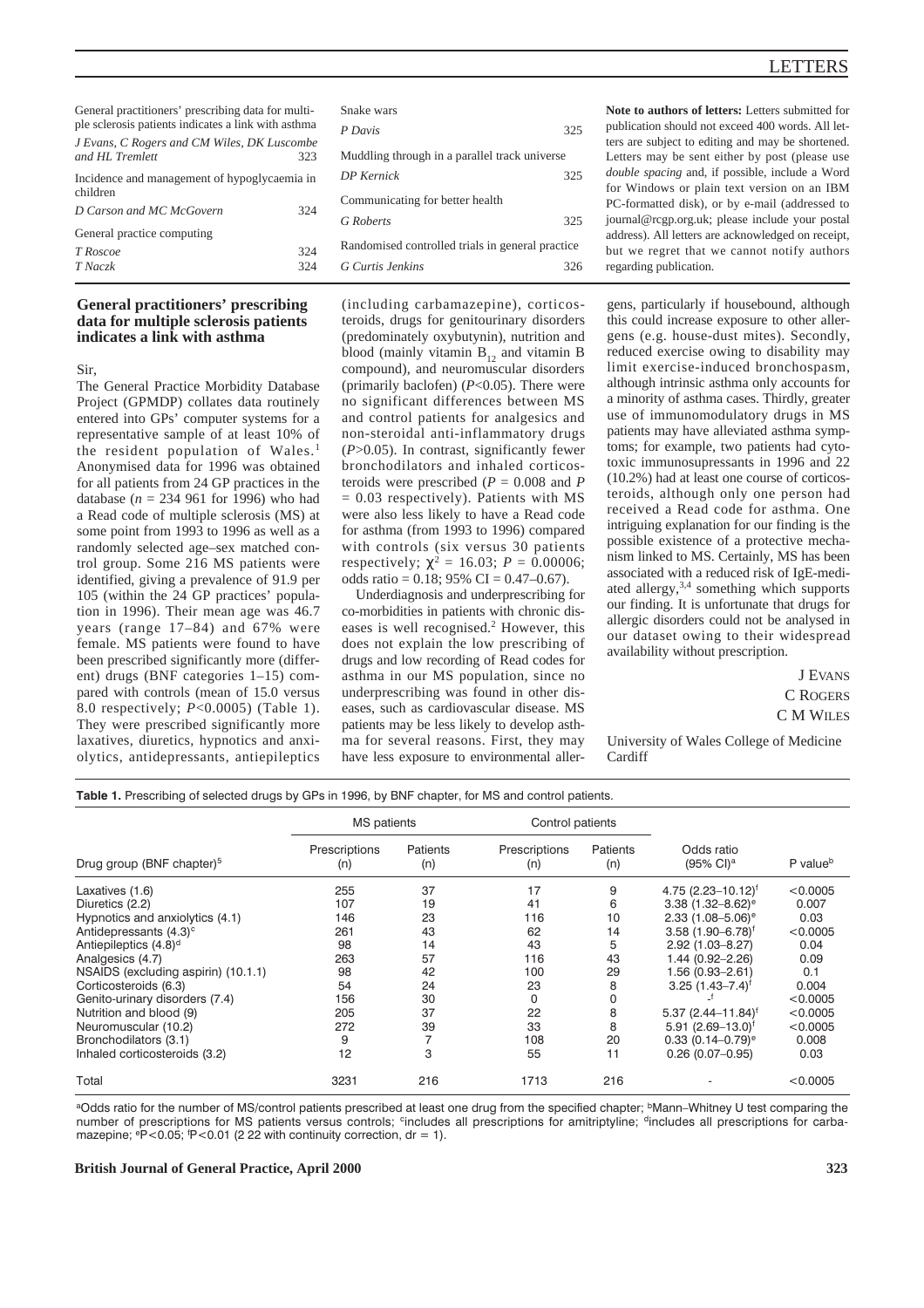# D K LUSCOMBE H L TREMLETT

Welsh School of Pharmacy Cardiff University Cardiff CF1 3XF

### **References**

- 1. Low S, Powell J. *General Practice Morbidity Database Project: Working with practices.* [Final Report.] December, 1997.
- 2. Redelmeier DA, Tan SH, Booth GL. The treatment of unrelated disorders in patients with chronic medical diseases. *N Engl J Med* 1998; **338:** 1516-1520.
- 3. Oro AS, Guarino TJ, Driver R, *et al*. Regulation of disease susceptibility: decreased prevalence of IgE-mediated allergic disease in patients with Multiple Sclerosis. *J Allergy Clin Immunol* 1996; **97(6):** 1402-1408.
- 4. Neukirch F, Lyon-Caen O, Clanet M, *et al*. Asthma, nasal allergies and multiple sclerosis. *J Allergy Clin Immunol* 1997; **99(2):** 270-271.
- 5. Joint Formulary Committee. *British National Formulary*. [Volume 32.] London: British Medical Association and the Royal Pharmaceutical Society of Great Britain, 1996.

# **Incidence and management of hypoglycaemia in children**

Sir,

Between September 1998 and April 1999 we carried out a survey in our clinic population to determine the incidence and management of hypoglycaemia in children under 16 years of age who had type 1 diabetes mellitus for more than one year.

At routine clinic visits parents were asked to complete a questionnaire giving information about hypoglycaemic episodes over the preceding year. Hypoglycaemia was defined as 'mild' when symptoms responded to oral glucose or glucose polymer gel and 'severe' when glucagon or intravenous glucose was required or if seizure, coma, or marked impairment of consciousness was present.

One hundred and seventy-one children fulfilled the criteria for inclusion in the survey and 129 questionnaires were completed (75% response rate). Overall, there were 28 severe hypoglycaemic episodes (seizure in 14, coma in six, reduced level of consciousness in seven, uncertain symptoms in one) reported by 24 of the children over one year (21.7%). Two children had two episodes of severe hypoglycaemia over one year and one had three episodes. Mild hypoglycaemia was reported in all but eight patients (93.2%), although 11 parents did not complete this section.

Eleven children (8.5%) reported the use of glucose polymer gel to manage hypoglycaemia. Four children had self-administered it for mild autonomic symptoms, one teacher had used it (symptoms unreported) but, of note, six parents had used it in preference to glucagon to manage seizure (five) and coma (one). One had subsequently given glucagon at home and two others then attended the accident and emergency department. Sixteen children (12.4%) had been given glucagon appropriately at home by an assisting adult.

The absence of accepted criteria for the definition of severe hypoglycaemia in children makes it difficult to compare the results of this survey with other studies.<sup>1-3</sup> However, it is noted that, in 21% of the severe hypoglycaemic episodes, glucose polymer gel was the firstline therapy chosen by parents. This would have been in accordance with the British Diabetic Association (BDA) guidance at the time. In January 1999, during the survey, the BDA revised its recommendations on the use of glucose polymer gel, stating: 'Hypostop should not be used on people who are unconscious and unable to swallow, unless by a trained healthcare professional such a paramedic'. We would like to highlight to all diabetes educators that there is a need to actively update carers on the new recommendations.

D CARSON

Institute of Clinical Science Belfast

M C MCGOVERN

Paediatric Department Craigavon Area Hospital 68 Lurgan Road Portadown Craigavon Co Armagh BT63 5QQ

## **References**

- 1. Nordfeldt S, Ludvigsson J. Severe hypoglycaemia in children with IDDM. A prospective population study, 1992-1994. *Diabetes Care* 1997; **20(4):** 497-503.
- Daneman D, Perlman K, Ehrlich R. Severe hypoglycaemia in children with insulindependent diabetes mellitus: frequency and predisposing factors. *J Paediatr* 1989; **115(1):** 681-685.
- 3. Clarke WL, Gonder-Frederick L, Cox DJ. The frequency of severe hypoglycaemia in children with insulin-dependent diabetes mellitus. *Horm Res* 1996; **45(1):** 48-52.

## **General practice computing**

#### Sir,

The recent review of general practice computing in the January *Journal*<sup>1</sup> once again flags up the disquiet over the legal status of general practitioner electronic records. However, this worry is now unnecessary because of recent events.

As I recently pointed out in an editorial in *Update*, <sup>2</sup> the Shipman case has solidified the legal status of such records in English courts. By being used as a major plank in the prosecution, and not being challenged by the defence, records without a designed-in audit trail have been shown to be acceptable to the court. Before this case there was always the possibility that computerised records would be challenged as not being reliable. Dr Shipman's downfall due to the alterations being out of sequence in the database is significant. More should be made of this change in status.

TREFOR ROSCOE

Informatics Tutor — North Trent Institute of General Practice University of Sheffield

#### **References**

- 1. Waring N. To what extent are practices 'paperless' and what are the constraints to them becoming more so? *Br J Gen Pract* 2000; **50:** 46-47.
- 2. Roscoe T. Electronic records accepted in court. [Editorial.] *Update* 1999; **9:** 814.

Sir,

I read with interest Dr Waring's results on his questionnaire<sup>1</sup> regarding the extent to which practices now regard themselves as 'paperless'. I note that he quotes cost as a major obstacle to further computerisation, with other concerns involving the legality of such records and standardisation of data. The paper, *Information for Health*, 3 is quoted, which we are led to believe elsewhere2 suggests that we should all be computerised by the year 2005. I would like to suggest that this may not be possible, not for the reasons stated by Dr Waring but due to a hidden fear of computers hinted at by Dr Waring and certainly very prevalent among many of our colleagues. I fear that computerisation will not take significant steps forward until many of those who do not wish to become computer-literate have hung up their stethoscopes for good. I feel the goal of computerisation by 2005 is not realistic, although perhaps a more attainable target would be 2015. A study into GP attitudes towards computerisation might be helpful.

**324 British Journal of General Practice, April 2000**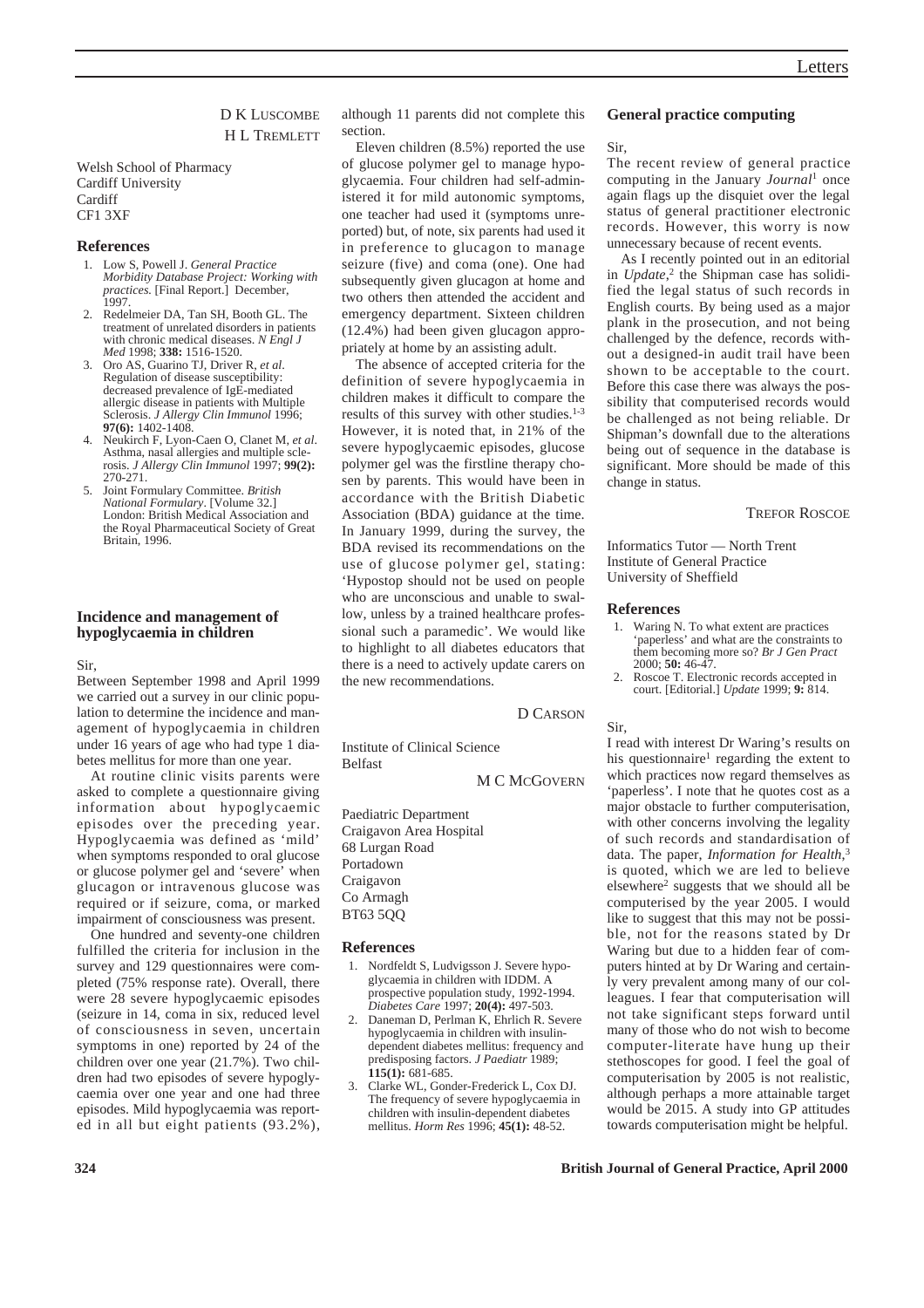#### TONI NACZK

# Cumnock Health Centre Cumnock KA18 1BF

# **References**

- 1. Waring N. To what extent are practices 'paperless' and what are the constraints to them becoming more so? *Br J Gen Pract* 2000; **50:** 46-47.
- 2. Minerva. *BMJ* 2000; **320:** 390.
- 3. NHS Executive. *Information for health: an information strategy for local implementation.* Wetherby: Department of Health, 1998.

## **Snake wars**

Sir,

The symbol of a snake on a pole to represent healing pre-dates Greek mythology.1

About 1300 BC an unlikely, large rabble of refugees crossed a desert under the leadership of one man. Their aim was to find the land promised to them by God. The eventual achievement of that aim resonates down through history to present day Middle East politics.

At one point the people were disobedient and suffered from snake bites. As instructed by God, Moses made a bronze snake, put it up a pole, and anyone who looked at it was healed (Numbers 21: 8–9). This foretold the manner of Jesus' death and resurrection, which is the central means of the Christian's healing from sin. 'Just as Moses lifted up the snake in the desert, so the Son of Man must be lifted up, that everyone who believes in him may have eternal life' (John 3: 14–15).

Please let us acknowledge the true origin of this remarkable medical symbol.

# PETER DAVIS

63 Golf Lane Whitnash Leamington Spa Warwickshire CV31 2QB

## **References**

1. Bastable R. Snake Wars: Episode One. *Br J Gen Pract* 2000; **50:** 74.

# **Muddling through in a parallel track universe**

Sir,

Murie's paper in the January *Journal*<sup>1</sup> concludes that GPs' motivation and attitude presents a barrier to needs assessment in primary care — a fundamental part of the evolving NHS framework. This study builds on a number of others that expose life in the NHS as a parallel track universe.

The high level track is a world of virtual politics, where belief in the difficulties of change are suspended and all becomes possible as the symbolism of the policy illusion becomes paramount rather than the practicality of the content.<sup>2</sup> From this universe emerges a continuum of organisations, edicts, and documents underpinned by the directives of evidence-based medicine and health economics; a linear world understandable by a reduction into its component parts and the application of inferential statistics.

The low level track is a world of practitioners who are pragmatic, adverse to innovation, and already feel overwhelmed with information.<sup>3</sup> Where, even after the implementation of intensive, in-practice programmes designed to convey the best practice for clinical care, improvements are not found.4 Working within a framework that qualitative research exposes as an organisation under siege — barely coping with the lack of skills to fulfil current agenda, apathy among the majority, and a capacity to present glossy corporate images that belie the problems of working in a complex organisation.5

Unfortunately, the real universe is not always about cosy certainties like guidelines, needs-based planning, and easy solutions, but is a chaotic, complex, nonlinear system where human frailties and feeling, complex social rituals, and expectations direct many interventions.

In reality — it's all a bit of a muddle.

D P KERNICK

St Thomas Medical Group Research Unit Cowick Street EX4 1HJ

#### **References**

- 1. Murie J, Hanlon P, McEwan, *et al*. Needs assessment in primary care: general practitioners' perceptions and implications for the future. *Br J Gen Pract* 2000; **50:** 17-20.
- 2. Salter B. Virtual politics in the new NHS. *BMJ* 1998; **317:** 1091.
- 3. Salisbury C, Bosanquet N, Wilkinson E, *et al*. The implementation of evidence-based medicine in general practice prescribing. *Br J Gen Pract* 1998; **48:** 1849-1851.
- 4. Thompson C, Kinmonth A, Stevens L, *et al*. Effects of the clinical practice guidelines and practice-based education on detection and outcome of depression in primary care: Hampshire Depression Project randomised controlled trial. *Lancet* 2000; **355:** 185-191.
- 5. Marshall M. Improving quality in general practice: qualitative case study of barriers faced by health authorities. *BMJ* 1999; **319:** 164-167.

## **Communicating for better health**

## Sir,

This year a key feature of the NHS changes saw primary care groups (PCGs) given greater responsibility for improving the health of resident populations. With this responsibility comes accountability, making it more important for clinicians to communicate with their local community about not only their own health needs but also broader health issues.

For example, in implementing a Health Improvement Programme in mental health we could find ourselves needing to tackle quite complex issues, such as perceptions of schizophrenia as the 'lion's den' image that currently prevails within the tabloid media, or how to increase understanding of other mental health disorders, such as Alzheimer's Disease.

Clearly, improving the health of whole populations is part of a long-term agenda. In their recent editorial, Fisher and Gillam<sup>1</sup> ask: how well equipped are GPs and PCGs to further the public health agenda? We entirely agree with their focus on needing to engage the local community.

In addition, clinical governance will entail a raft of education meetings, implementation initiatives, and team-building exercises to encourage and facilitate quality health care to all patients.

Until recently, we have only had to focus on imparting information in a oneon-one situation with our patients. Now a new communication skill must be developed: that of communicating quickly and effectively to a wider audience in a subject area that is easily prone to hype and manipulation.

Much communication needs to be done and the mantle now seems to fall on us in primary care. Hype has so far tended to fill the vacuum that a lack of open debate leaves. Raising awareness and managing expectation is a great challenge. As clinicians we must be prepared to become involved in the debate about the use of new interventions and how they may affect individual patients and local health service provision. Quick and simple solutions to the issue are just not possible. But we can make a start by beginning the dialogue we are going to need with our communities, such as how the rationing decisions will be made as to which treatments will be available to all and which will not.

Knowing where to start is perhaps the biggest challenge. Novartis, in consultation with the NHS Executive, have developed a tool to support the engagement of others with primary care through their communication programme, *Engaging the*

**British Journal of General Practice, April 2000 325**